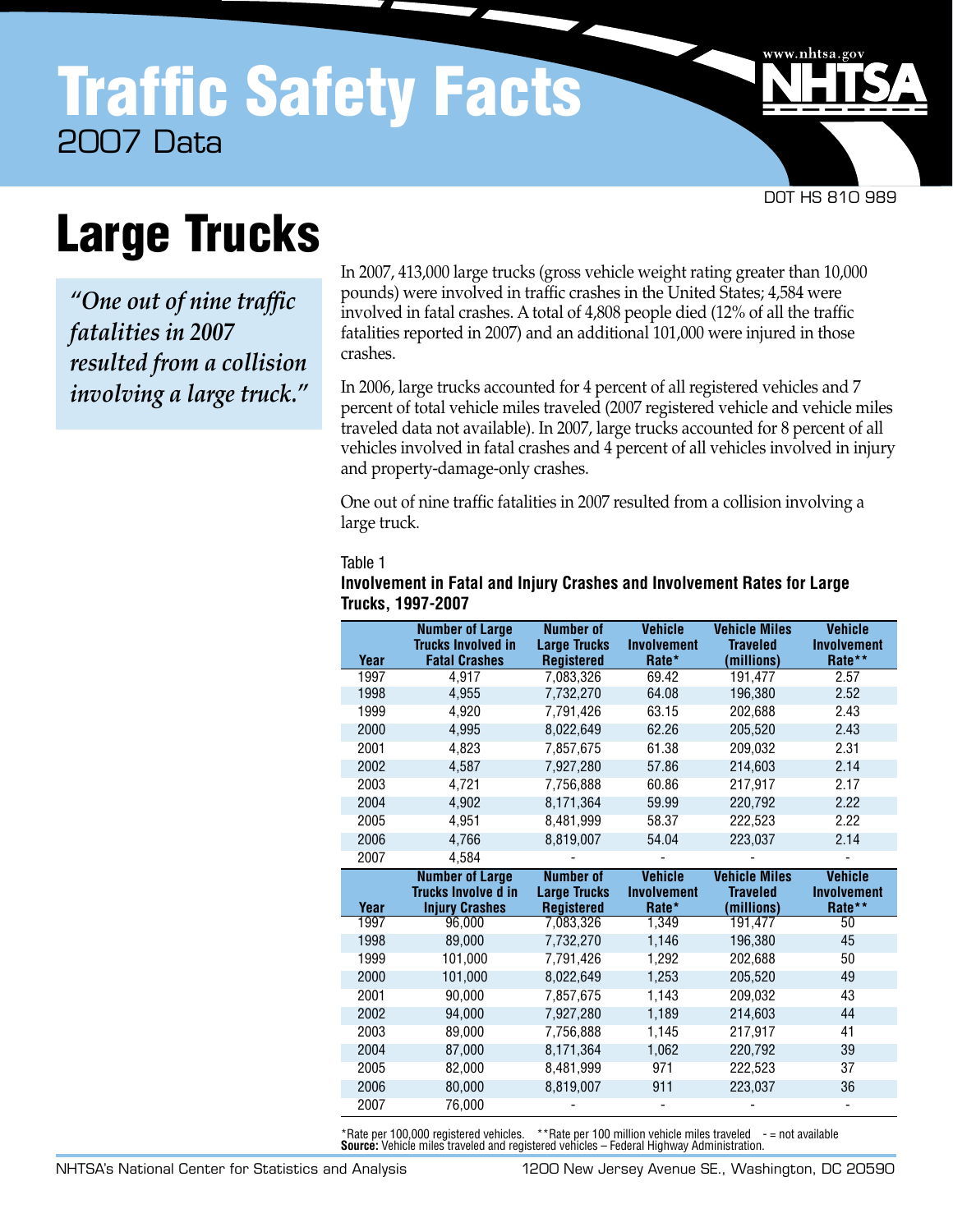Of the fatalities that resulted from crashes involving large trucks, 75 percent were occupants of another vehicle, 8 percent were nonoccupants, and 17 percent were occupants of a large truck.

Of the injuries that resulted from crashes involving large trucks, 75 percent were occupants of another vehicle, 2 percent were nonoccupants, and 23 percent were occupants of a large truck.

### Table 2 **Fatalities and Injuries in Crashes Involving Large Trucks, 2007**

| <b>FARS Type of Fatality</b>                                            | <b>Number</b> | <b>Percentage of Total</b> |
|-------------------------------------------------------------------------|---------------|----------------------------|
| Occupants of Large Trucks                                               | 802           | 17                         |
| -- Single-Vehicle Crashes                                               | 502           | 10                         |
| -- Multiple-Vehicle Crashes                                             | 300           | 6                          |
| Occupants of Other Vehicles in Crashes<br><b>Involving Large Trucks</b> | 3,601         | 75                         |
| Nonoccupants (Pedestrians, Pedalcyclists, etc.)                         | 405           | 8                          |
| <b>Total</b>                                                            | 4,808         | 100                        |
| <b>GES Type of Injury</b>                                               | <b>Number</b> | <b>Percentage of Total</b> |
| Occupants of Large Trucks                                               | 23,000        | 23                         |
| -- Single-Vehicle Crashes                                               | 10,000        | 10                         |
| -- Multiple-Vehicle Crashes                                             | 13,000        | 13                         |
| Occupants of Other Vehicles in Crashes<br>Involving Large Trucks        | 75,000        | 75                         |
| Nonoccupants (Pedestrians, Pedalcyclists, etc.)                         | 2,000         | $\mathfrak{p}$             |
| Total                                                                   | 100,000       | 100                        |

Large trucks were much more likely to be involved in a fatal multiple-vehicle crash – as opposed to a fatal single-vehicle crash – than were passenger vehicles (82% of all large trucks involved in fatal crashes, compared with 59% of all passenger vehicles).

In 28 percent of the two-vehicle fatal crashes involving a large truck and another type of vehicle, both vehicles were impacted in the front. The truck was struck in the rear 3.2 times as often as the other vehicle (19% and 6%, respectively).

#### Table 3

## **Percentage of Principal Impact Points in Two-Vehicle Fatal Crashes Involving Large Trucks, 2007**

| <b>Impact Point</b> | <b>Impact Point on Other Vehicle</b> |                  |                   |      |              |  |
|---------------------|--------------------------------------|------------------|-------------------|------|--------------|--|
| on Large Truck      | <b>Front</b>                         | <b>Left Side</b> | <b>Right Side</b> | Rear | <b>Total</b> |  |
| Front               | 28                                   | 16               | 13                | 6    | 63           |  |
| Left Side           | 9                                    | 2                |                   | 0    | 11           |  |
| <b>Right Side</b>   | 6                                    |                  | 0                 | 0    |              |  |
| Rear                | 18                                   |                  | 0                 | 0    | 19           |  |
| <b>Total</b>        | 60                                   | 19               | 14                | 6    | 100          |  |

*"In 2007, large trucks were 2.7 times more likely than other vehicles to be struck in the rear in two-vehicle fatal crashes."*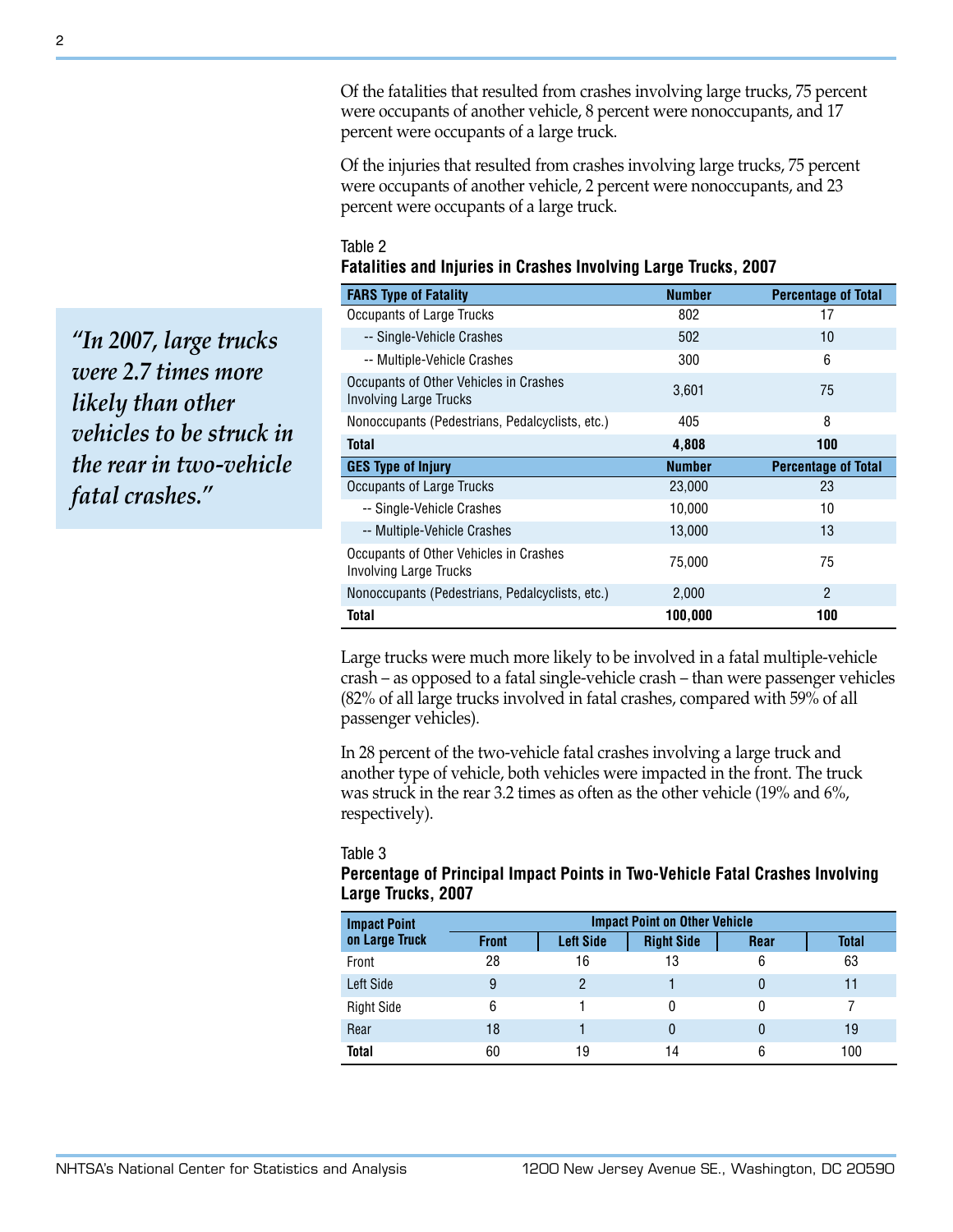*"In 2007, 1 percent of the drivers of large trucks involved in fatal crashes had BAC levels above .08."*

 *"Drivers of large trucks were less likely to have a previous license suspension or revocation than were passenger car drivers."*

In half (51%) of the two-vehicle fatal crashes involving a large truck and another type of vehicle, both vehicles were proceeding straight at the time of the crash. In 11 percent of the crashes, the other vehicle was turning. In 9 percent, either the truck or the other vehicle was negotiating a curve. In 7 percent, either the truck or the other vehicle was stopped or parked in a traffic lane (5% and 2%, respectively).

Most of the fatal crashes involving large trucks occurred in rural areas (62%), during the daytime (66%), and on weekdays (78%). During the week, 74 percent of the crashes occurred during the daytime (6 a.m. to 5:59 p.m.). On weekends, 62 percent occurred at night (6 p.m. to 5:59 a.m.).

The percentage of large-truck drivers involved in fatal crashes who had a blood alcohol concentration (BAC) of .08 grams per deciliter (g/dL) or higher was 1 percent in 2007. For drivers of other types of vehicles involved in fatal crashes in 2007, the percentages of drivers with BAC levels .08 g/dL or higher were 23 percent for passenger cars, 23 percent for light trucks, and 27 percent for motorcycles.

Drivers of large trucks were less likely to have a previous license suspension or revocation than were passenger car drivers (8% and 15%, respectively).

#### Figure 1

**Estimated Proportions of Drivers in Fatal Crashes with BAC .08 g/dL or Greater, 1997-2007**



Nearly one-fourth (24%) of all large-truck drivers involved in fatal crashes in 2007 had at least one prior speeding conviction, compared to 19 percent of passenger car drivers involved in fatal crashes.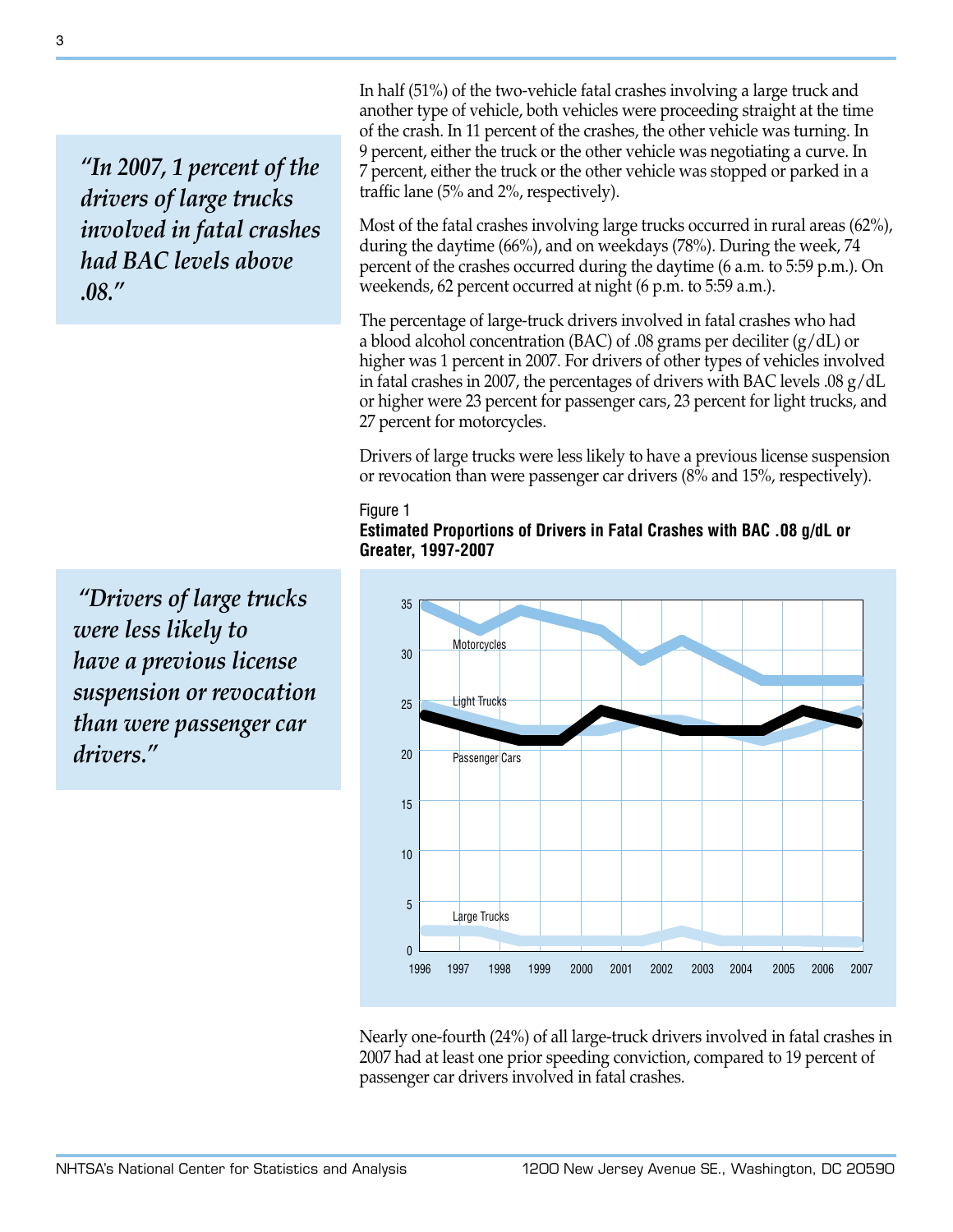

# Figure 2 **Previous Driving Records of Drivers Involved in Fatal Traffic Crashes, by Type of Vehicle, 2007**

# **For more information:**

Information on traffic fatalities is available from the National Center for Statistics

and Analysis, NVS-424, 1200 New Jersey Avenue SE., Washington, DC 20590. NCSA can be contacted at 800-934-8517. Fax messages should be sent to 202-366-7078. General information on highway traffic safety can be accessed by Internet users at www.nhtsa.gov/portal/site/nhtsa/ncsa. To report a safety-related problem or to inquire about motor vehicle safety information, contact the Vehicle Safety Hotline at 888-327-4236.

Other fact sheets available from the National Center for Statistics and Analysis are *Overview, Alcohol, African American, Bicyclists and Other Cyclists* (formerly titled *Pedalcyclists*), *Children, Hispanic, Motorcycles, Occupant Protection, Older Population, Pedestrians, Race and Ethnicity, Rural/Urban Comparisons, School Transportation-Related Crashes, Speeding, State Alcohol Estimates, State Traffic Data, and Young Drivers.* Detailed data on motor vehicle traffic crashes are published annually in Traffic Safety Facts: A Compilation of Motor Vehicle Crash Data from the Fatality Analysis Reporting System and the General Estimates System. The fact sheets and annual Traffic Safety Facts report can be accessed online at www-nrd.nhtsa.dot.gov/Cats